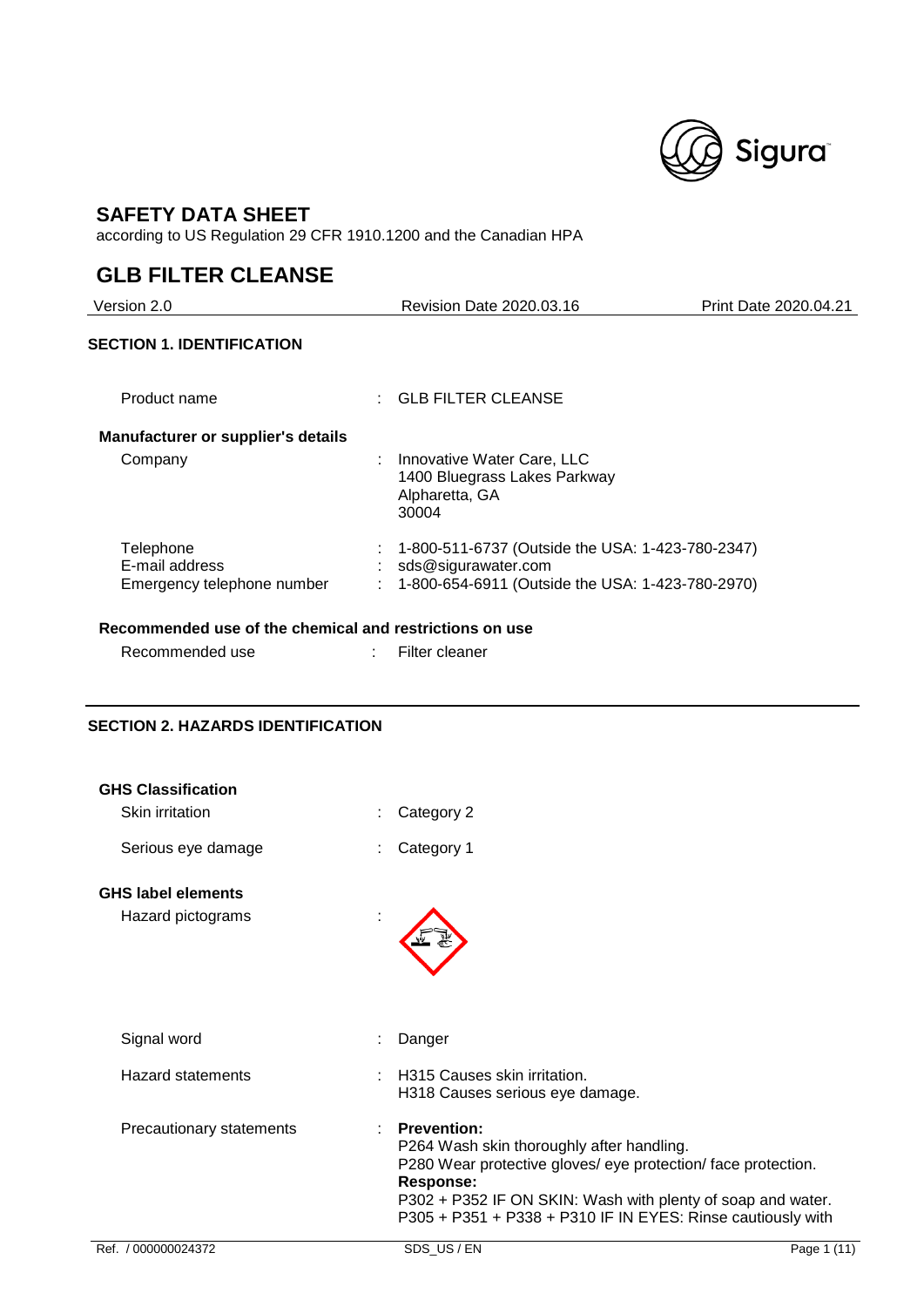

water for several minutes. Remove contact lenses, if present and easy to do. Continue rinsing. Immediately call a POISON CENTER/ doctor. P332 + P313 If skin irritation occurs: Get medical advice/ attention. P362 Take off contaminated clothing and wash before reuse.

**Storage:** 

P402 + P404 Store in a dry place. Store in a closed container. P410 + P403 Protect from sunlight. Store in a well-ventilated place.

#### **Disposal:**

P501 Dispose of contents/container in accordance with local regulation.

### **Other hazards**

None known.

### **SECTION 3. COMPOSITION/INFORMATION ON INGREDIENTS**

Chemical nature : Mixture

### **Hazardous components**

| Chemical name / Synonyms       | ICAS-No.          | Concentration (% w/w) |
|--------------------------------|-------------------|-----------------------|
| Sodium hydrogensulphate        | 17681-38-1        | $80 - 85$             |
| Citric acid                    | 77-92-9           | $5 - 15$              |
| Sodium dodecylbenzenesulfonate | <b>25155-30-0</b> | $0 - 2$               |

### **SECTION 4. FIRST AID MEASURES**

| If inhaled                                                       | IF INHALED: Remove individual to fresh air. Seek medical<br>attention if breathing becomes difficult or if respiratory irritation<br>develops. If not breathing, give artificial respiration. Call for<br>medical assistance.   |
|------------------------------------------------------------------|---------------------------------------------------------------------------------------------------------------------------------------------------------------------------------------------------------------------------------|
| In case of skin contact                                          | IF ON SKIN: Immediately flush skin with plenty of water for 15<br>minutes. If clothing comes in contact with the product, the<br>clothing should be removed immediately and laundered before<br>re-use. Seek medical attention. |
| In case of eye contact                                           | : IF IN EYES: Immediately flush eyes with plenty of water for at<br>least 15 minutes. Seek medical attention immediately.                                                                                                       |
| If swallowed                                                     | : IF SWALLOWED: Call a physician immediately. DO NOT<br>induce vomiting unless directed to do so by a physician. Never<br>give anything by mouth to an unconscious person.                                                      |
| Most important symptoms and ef-<br>fects, both acute and delayed | None known.                                                                                                                                                                                                                     |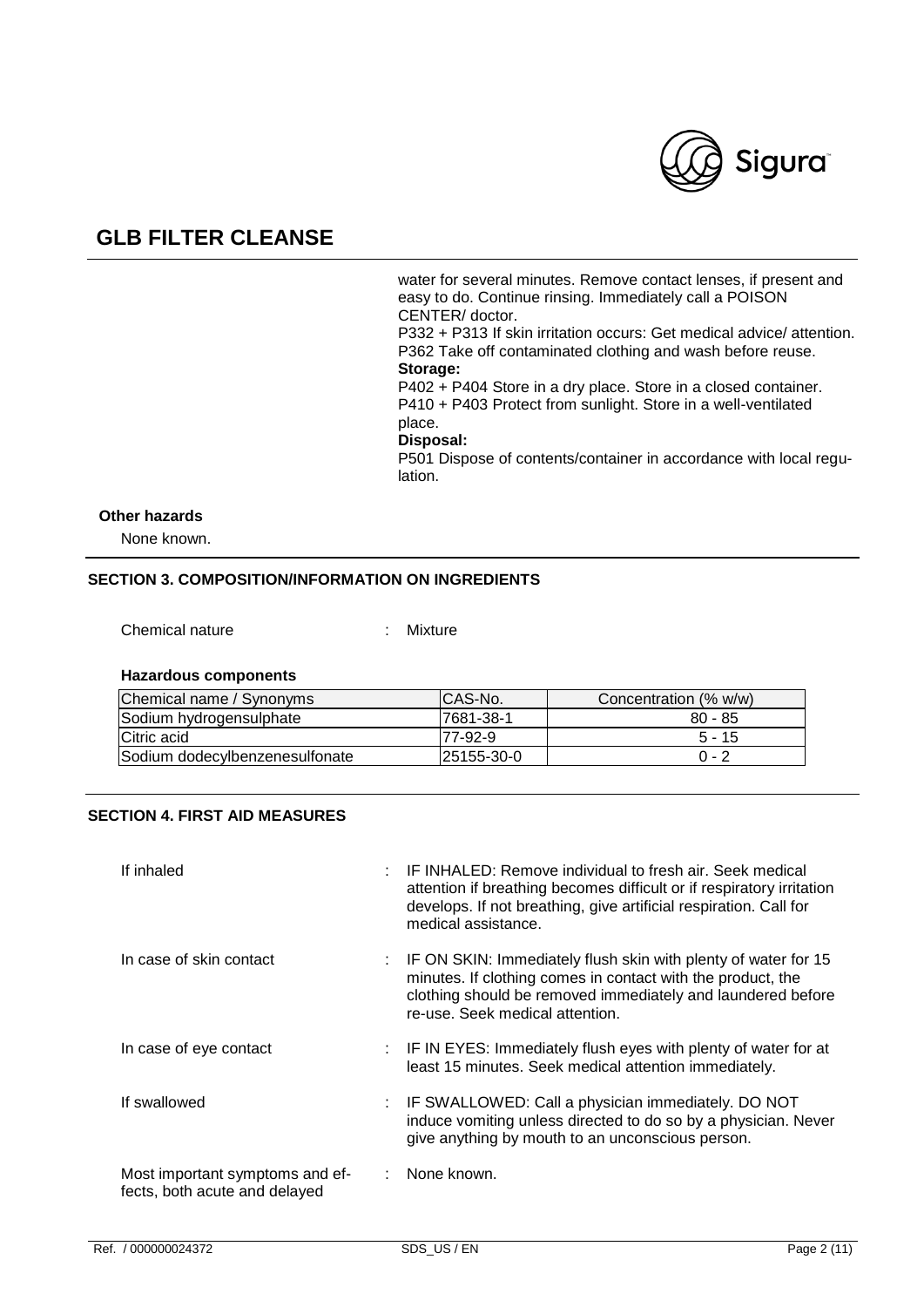

### **SECTION 5. FIREFIGHTING MEASURES**

| Suitable extinguishing media         |   | Use extinguishing measures that are appropriate to local cir-<br>cumstances and the surrounding environment.                                                                                                                                  |
|--------------------------------------|---|-----------------------------------------------------------------------------------------------------------------------------------------------------------------------------------------------------------------------------------------------|
| Specific hazards during firefighting | ÷ | Material will not ignite or burn.                                                                                                                                                                                                             |
| Further information                  |   | Use water spray to cool unopened containers.<br>In case of fire, use normal fire-fighting equipment and the<br>personal protective equipment recommended in Section 8 to<br>include a NIOSH approved self-contained breathing appa-<br>ratus. |

### **SECTION 6. ACCIDENTAL RELEASE MEASURES**

| Personal precautions, protective<br>equipment and emergency proce-<br>dures | Additional protective clothing must be worn to prevent person-<br>al contact with this material. Those items include but are not<br>limited to boots, impervious gloves, hard hat, splash-proof<br>goggles, impervious clothing, i.e., chemically impermeable<br>suit, self-contained breathing apparatus.<br>Prevent further leakage or spillage if safe to do so.<br>Use personal protective equipment as required.<br>Evacuate personnel to safe areas. |
|-----------------------------------------------------------------------------|------------------------------------------------------------------------------------------------------------------------------------------------------------------------------------------------------------------------------------------------------------------------------------------------------------------------------------------------------------------------------------------------------------------------------------------------------------|
| Environmental precautions                                                   | If the product contaminates rivers and lakes or drains inform<br>respective authorities.                                                                                                                                                                                                                                                                                                                                                                   |
| Methods and materials for contain-<br>ment and cleaning up                  | Sweep up and shovel into suitable containers for disposal.<br>Avoid dust formation.                                                                                                                                                                                                                                                                                                                                                                        |

### **SECTION 7. HANDLING AND STORAGE**

| Advice on safe handling     | : Keep container closed when not in use.<br>Avoid contact with skin, eyes and clothing. |  |
|-----------------------------|-----------------------------------------------------------------------------------------|--|
| Conditions for safe storage | : Store in a cool dry place.<br>Keep out of reach of children.                          |  |
| Materials to avoid          | : Keep away from metals.                                                                |  |

### **SECTION 8. EXPOSURE CONTROLS/PERSONAL PROTECTION**

## **Components with workplace control parameters**

We are not aware of any national exposure limit.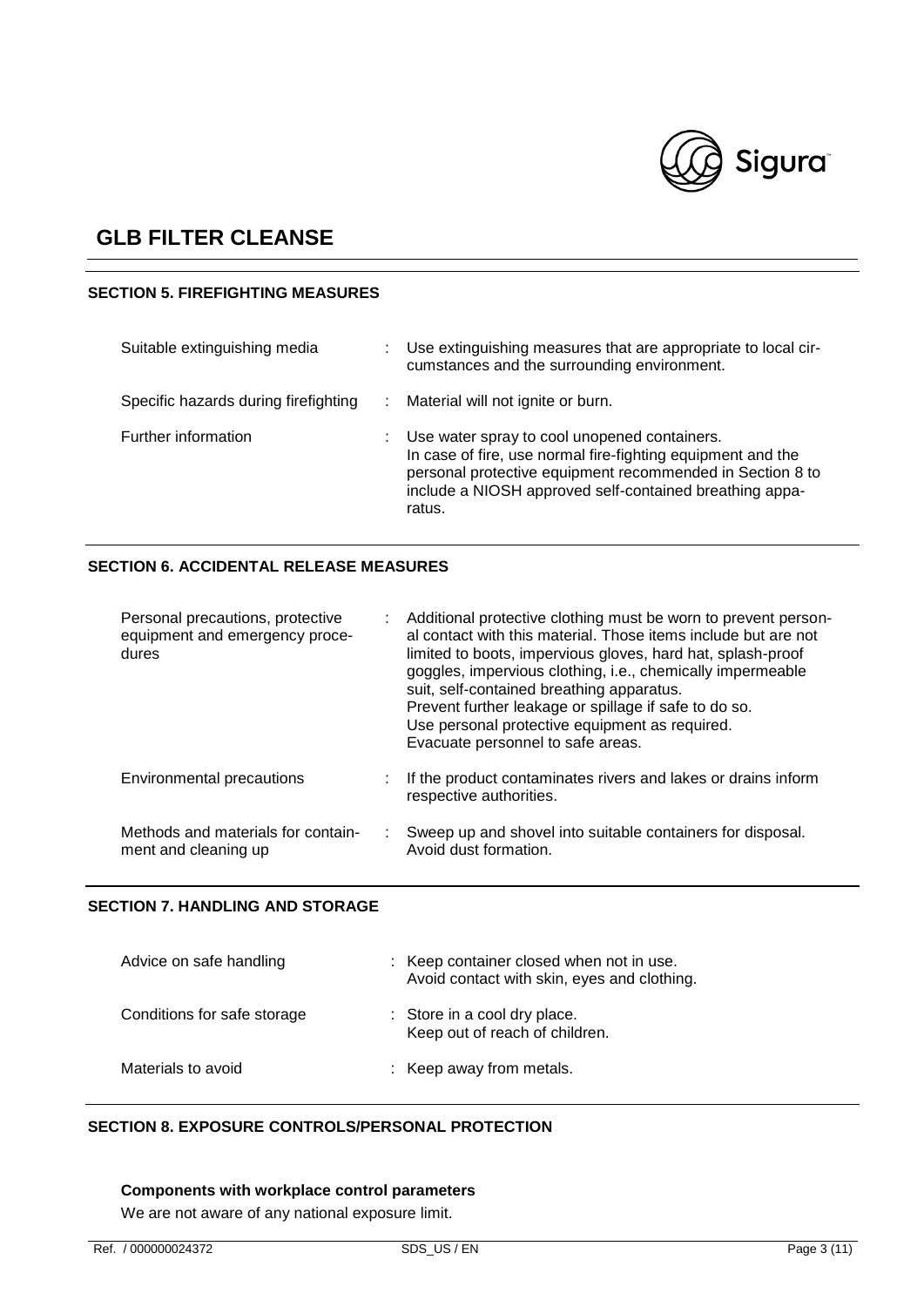

Contains no substances with occupational exposure limit values.

| <b>Engineering measures</b>                             | Local exhaust ventilation is recommended if significant dust-<br>ing occurs. Otherwise use general exhaust ventilation. |
|---------------------------------------------------------|-------------------------------------------------------------------------------------------------------------------------|
| Personal protective equipment<br>Respiratory protection | If dusting occurs, wear a NIOSH approved respirator.<br>Wear a NIOSH approved N95 respirator.                           |
| Hand protection                                         |                                                                                                                         |
| <b>Remarks</b>                                          | Avoid contact with skin. Impervious gloves                                                                              |
| Eye protection                                          | Chemical resistant goggles must be worn.                                                                                |
| Skin and body protection                                | Impervious clothing<br>butyl-rubber<br>Neoprene                                                                         |
| Protective measures                                     | Ensure that eyewash stations and safety showers are close<br>to the workstation location.                               |

### **SECTION 9. PHYSICAL AND CHEMICAL PROPERTIES**

| Appearance                   | ÷. | granular                                                                         |
|------------------------------|----|----------------------------------------------------------------------------------|
| Colour                       | ÷  | purple                                                                           |
| Odour                        | ÷. | slight                                                                           |
| <b>Odour Threshold</b>       |    | no data available                                                                |
| pH                           | ÷  | < 1.0<br>Concentration: 10 g/l<br>(as aqueous solution)                          |
| Melting point/freezing point |    | Not applicable                                                                   |
| Boiling point/boiling range  |    | 219.9 °F / 104.4 °C                                                              |
| Flash point                  |    | no data available                                                                |
| Evaporation rate             |    | Not applicable                                                                   |
| Flammability (solid, gas)    |    | Product is not known to be flammable, combustible, pyrophor-<br>ic or explosive. |
| Flammability (liquids)       | ÷  | no data available                                                                |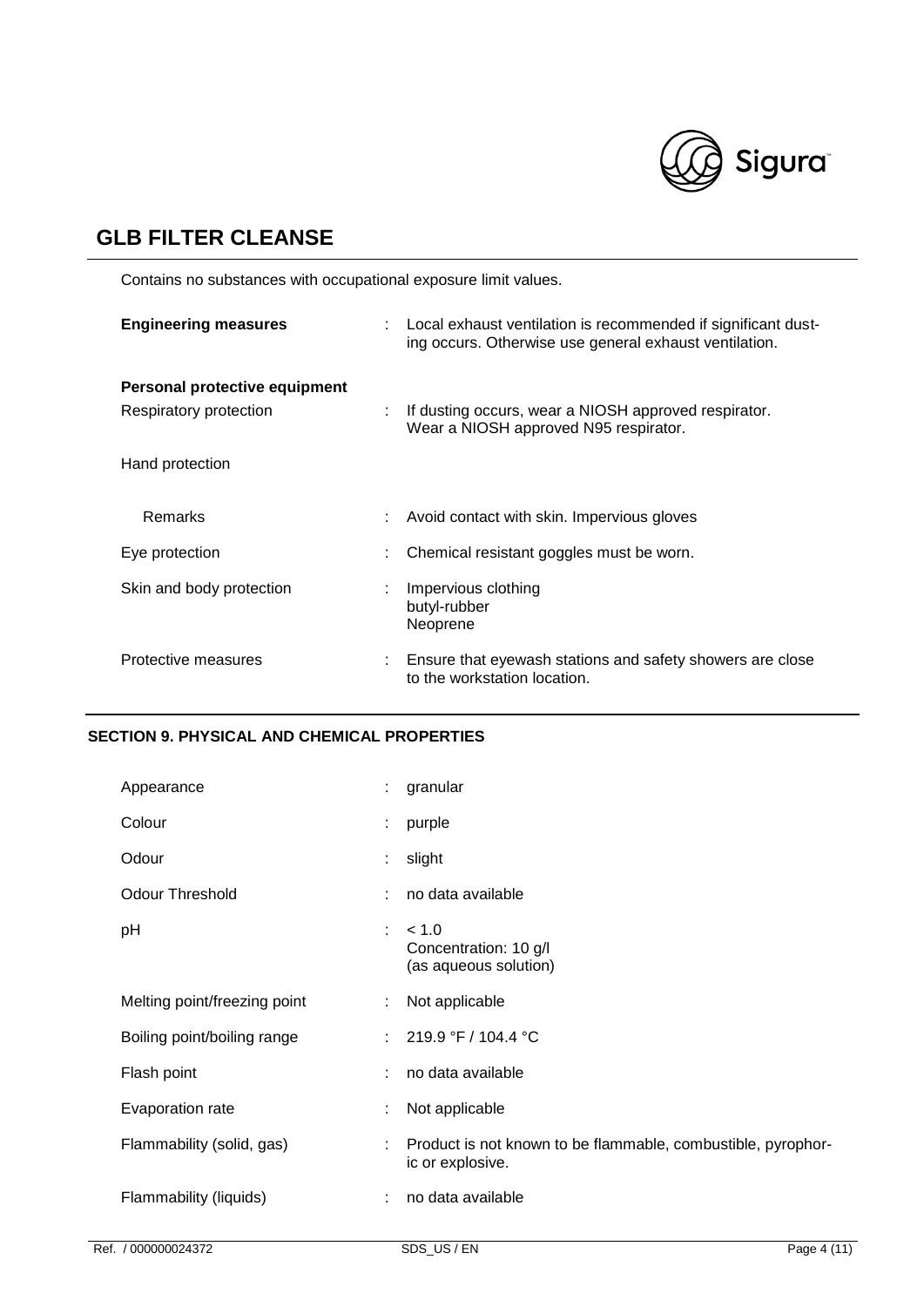

| Upper explosion limit                  | ÷. | no data available       |
|----------------------------------------|----|-------------------------|
| Lower explosion limit                  | ÷. | no data available       |
| Vapour pressure                        |    | no data available       |
| Relative vapour density                |    | Not applicable          |
| Relative density                       |    | 1.30 (68 °F / 20 °C)    |
| <b>Bulk density</b>                    |    | no data available       |
| Water solubility                       |    | 300 g/l (68 °F / 20 °C) |
| Partition coefficient: n-octanol/water | ÷  | no data available       |
| Auto-ignition temperature              |    | no data available       |
| Decomposition temperature              | ÷. | no data available       |
| Viscosity, dynamic                     |    | no data available       |
| Viscosity, kinematic                   |    | no data available       |
|                                        |    |                         |

### **SECTION 10. STABILITY AND REACTIVITY**

| Possibility of hazardous reactions | Stable under normal conditions.                                         |
|------------------------------------|-------------------------------------------------------------------------|
| Conditions to avoid                | Heat                                                                    |
| Incompatible materials             | Oxidizing agents<br>Cyanides<br>Sulphides<br><b>Bases</b>               |
| Hazardous decomposition products   | Sulphur oxides<br>Other hazardous decomposition products may be formed. |

### **SECTION 11. TOXICOLOGICAL INFORMATION**

Information on likely routes of expo- : sure

> Ingestion Eyes Skin Inhalation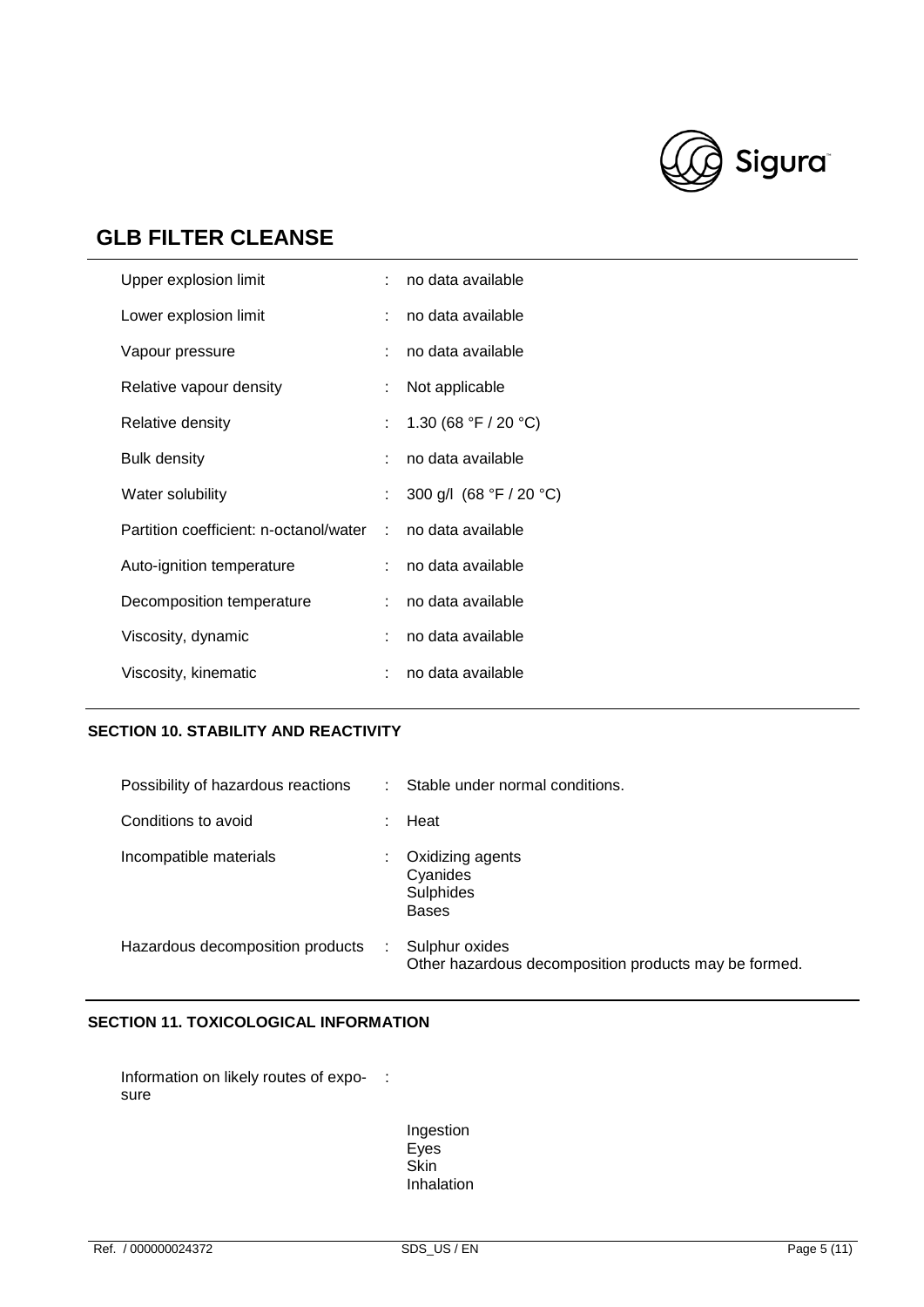

| <b>Acute toxicity</b>                                                                                                         |                                                                                                                                                               |
|-------------------------------------------------------------------------------------------------------------------------------|---------------------------------------------------------------------------------------------------------------------------------------------------------------|
| Acute oral toxicity                                                                                                           | LD50: estimated $>$ 3,000 mg/kg                                                                                                                               |
| Acute dermal toxicity                                                                                                         | LD50 (Rabbit): estimated $> 2,000$ mg/kg                                                                                                                      |
| <b>Skin corrosion/irritation</b><br>Remarks: DRY MATERIAL CAUSES MODERATE SKIN IRRITATION.<br>WET MATERIAL CAUSES SKIN BURNS. |                                                                                                                                                               |
| Serious eye damage/eye irritation                                                                                             |                                                                                                                                                               |
| Result: Corrosive to eyes                                                                                                     |                                                                                                                                                               |
| <b>Respiratory or skin sensitisation</b><br>Remarks: Not believed to be sensitising to skin.                                  |                                                                                                                                                               |
| Carcinogenicity                                                                                                               |                                                                                                                                                               |
| <b>IARC</b>                                                                                                                   | No component of this product present at levels greater than or<br>equal to 0.1% is identified as probable, possible or confirmed<br>human carcinogen by IARC. |
| <b>OSHA</b>                                                                                                                   | No component of this product present at levels greater than or<br>equal to 0.1% is on OSHA#s list of regulated carcinogens.                                   |
| <b>NTP</b>                                                                                                                    | No component of this product present at levels greater than or<br>equal to 0.1% is identified as a known or anticipated carcino-<br>gen by NTP.               |
| <b>ACGIH</b>                                                                                                                  | No component of this product present at levels greater than or<br>equal to 0.1% is identified as a carcinogen or potential carcin-<br>ogen by ACGIH.          |

### **SECTION 12. ECOLOGICAL INFORMATION**

| <b>Ecotoxicity</b><br>no data available                |                                                                          |  |
|--------------------------------------------------------|--------------------------------------------------------------------------|--|
| Persistence and degradability<br>no data available     |                                                                          |  |
| <b>Bioaccumulative potential</b>                       |                                                                          |  |
| <b>Components:</b>                                     |                                                                          |  |
| Citric acid:<br>Partition coefficient: n-octanol/water | log Pow: -1.72 (20 °C)<br>$\sim 10^6$<br>Method: OECD Test Guideline 107 |  |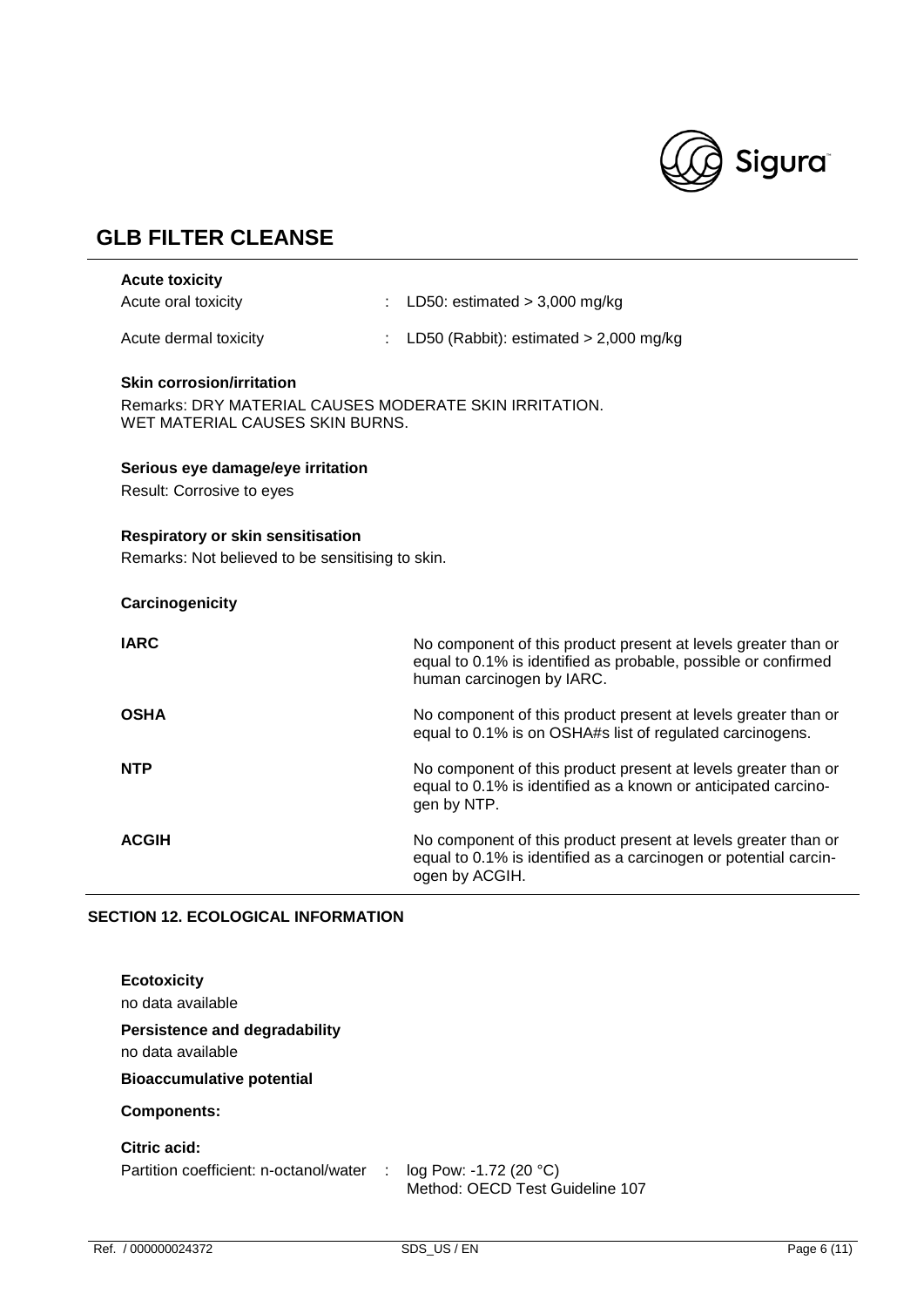

| <b>Mobility in soil</b><br>no data available |                                                                                                                                                                                                                                                                                                               |
|----------------------------------------------|---------------------------------------------------------------------------------------------------------------------------------------------------------------------------------------------------------------------------------------------------------------------------------------------------------------|
| Other adverse effects                        |                                                                                                                                                                                                                                                                                                               |
| Ozone-Depletion Potential                    | Regulation: US. EPA Clean Air Act (CAA) Section 602 Ozone-<br>Depleting Substances (40 CFR 82, Subpt. A, App A & B)<br>Remarks: This product neither contains, nor was manufac-<br>tured with a Class I or Class II ODS as defined by the U.S.<br>Clean Air Act Section 602 (40 CFR 82, Subpt. A, App.A + B). |
| Additional ecological information            | No data for product. Individual constituents are as follows:                                                                                                                                                                                                                                                  |

### **SECTION 13. DISPOSAL CONSIDERATIONS**

| <b>Disposal methods</b> |                                                                                                                                                                                                                                                                          |
|-------------------------|--------------------------------------------------------------------------------------------------------------------------------------------------------------------------------------------------------------------------------------------------------------------------|
| Waste Code              | LONZA-N09.00602550                                                                                                                                                                                                                                                       |
| Waste from residues     | : If this product becomes a waste, it DOES NOT meet the crite-<br>ria of a hazardous waste as defined under 40 CFR 261, in that<br>it does not exhibit the characteristics of hazardous waste of<br>Subpart C, nor is it listed as a hazardous waste under Subpart<br>D. |

### **SECTION 14. TRANSPORT INFORMATION**

| DOT |                                                                                     | ٠<br>٠ | Not dangerous goods                                                          |
|-----|-------------------------------------------------------------------------------------|--------|------------------------------------------------------------------------------|
|     | UN number<br>Proper shipping name<br><b>Transport hazard class</b><br>Packing group |        | : Not applicable<br>: Not applicable<br>: Not applicable<br>: Not applicable |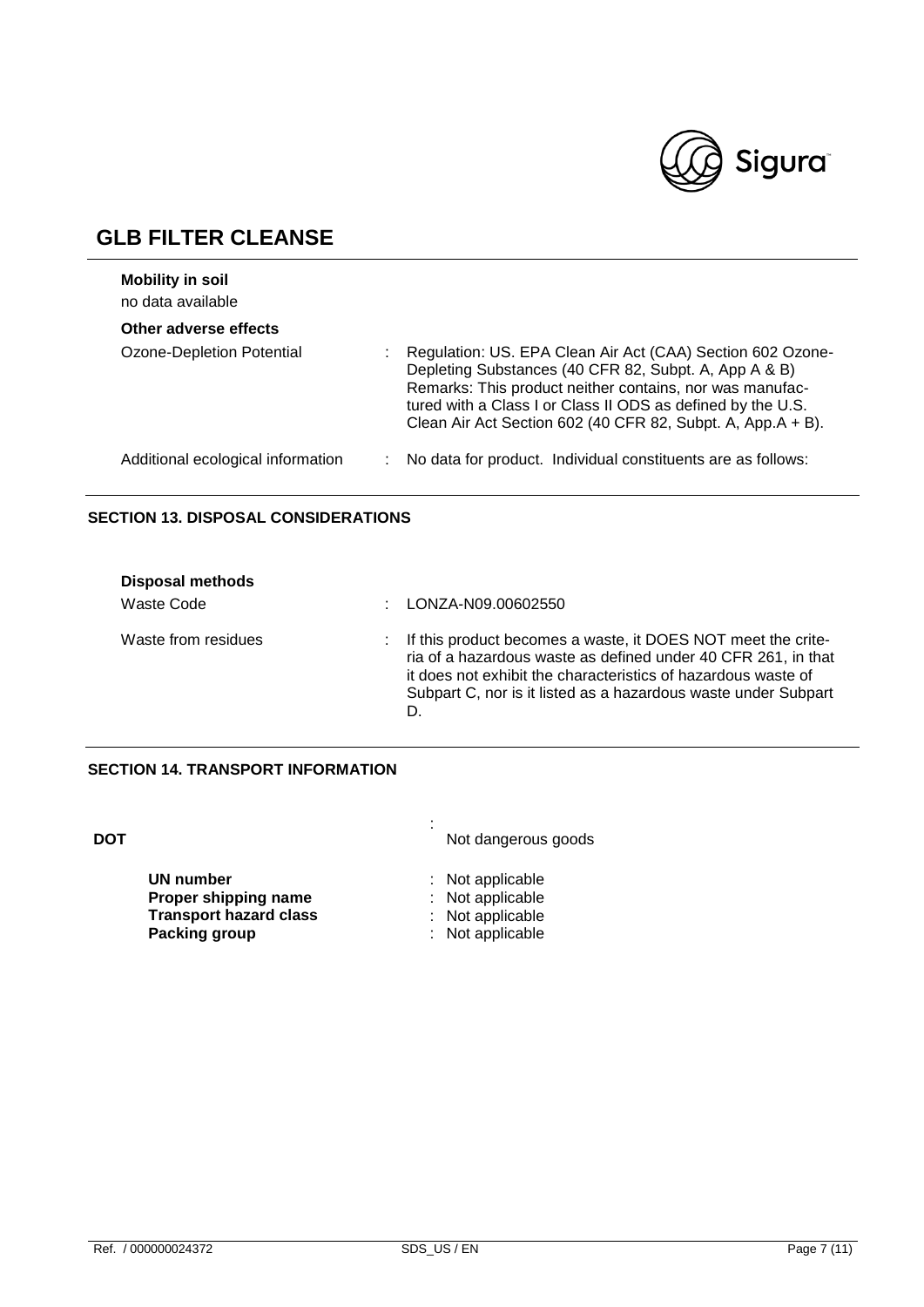

| <b>TDG</b> |                                                                                            | Not dangerous goods                                                  |
|------------|--------------------------------------------------------------------------------------------|----------------------------------------------------------------------|
|            | UN number<br>Proper shipping name<br><b>Transport hazard class</b><br><b>Packing group</b> | Not applicable<br>Not applicable<br>Not applicable<br>Not applicable |
| IATA       |                                                                                            | Not dangerous goods                                                  |
|            | UN number<br>Proper shipping name<br><b>Transport hazard class</b><br><b>Packing group</b> | Not applicable<br>Not applicable<br>Not applicable<br>Not applicable |
| IMDG       |                                                                                            | Not dangerous goods                                                  |
|            | UN number<br>Proper shipping name<br><b>Transport hazard class</b><br><b>Packing group</b> | Not applicable<br>Not applicable<br>Not applicable<br>Not applicable |
| <b>ADR</b> |                                                                                            | Not dangerous goods                                                  |
|            | <b>UN number</b><br>Proper shipping name<br><b>Transport hazard class</b><br>Packing group | Not applicable<br>Not applicable<br>Not applicable<br>Not applicable |
| <b>RID</b> |                                                                                            | Not dangerous goods                                                  |
|            | UN number<br>Proper shipping name<br><b>Transport hazard class</b><br><b>Packing group</b> | Not applicable<br>Not applicable<br>Not applicable<br>Not applicable |
|            | Special precautions for user                                                               | none                                                                 |
|            | Transport in bulk according to An-<br>nex II of MARPOL 73/78 and the IBC<br>Code           | Not applicable                                                       |

### **SECTION 15. REGULATORY INFORMATION**

## **EPCRA - Emergency Planning and Community Right-to-Know Act**

## **CERCLA Reportable Quantity**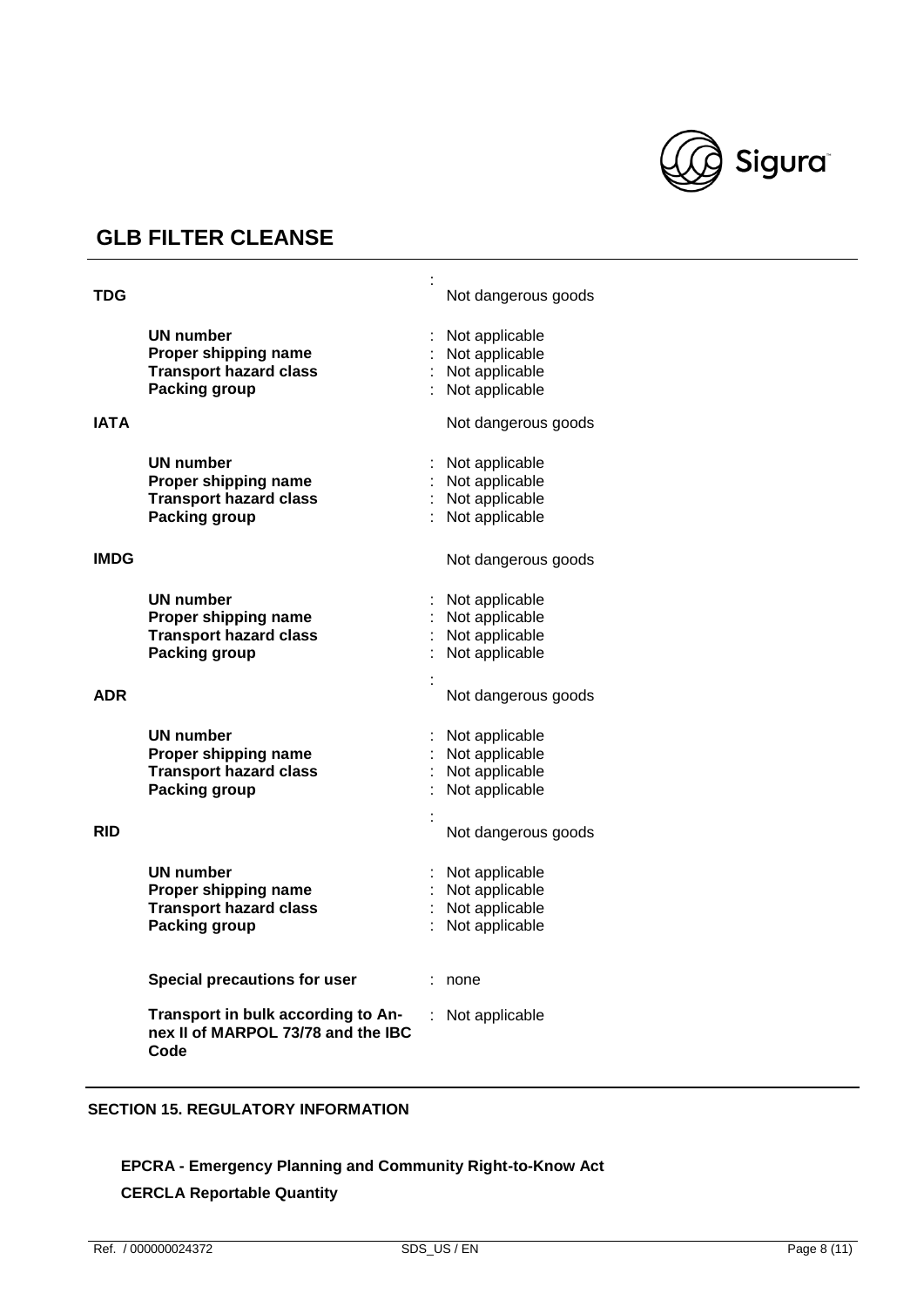

| Components                     | CAS-No.    | Component RQ<br>(lbs) | Calculated<br>product RQ<br>(lbs) |
|--------------------------------|------------|-----------------------|-----------------------------------|
| Sodium dodecylbenzenesulfonate | 25155-30-0 | 1000                  |                                   |

\*: Calculated RQ exceeds reasonably attainable upper limit.

### **SARA 304 Extremely Hazardous Substances Reportable Quantity**

This material does not contain any components with a section 304 EHS RQ.

### **SARA 311/312 Hazards**

See above: SECTION 2. Hazard Identification-GHS Classification

### **SARA 313**

This material does not contain any chemical components with known CAS numbers that exceed the threshold (De Minimis) reporting levels established by SARA Title III, Section 313.

### **Clean Air Act**

This product neither contains, nor was manufactured with a Class I or Class II ODS as defined by the U.S. Clean Air Act Section 602 (40 CFR 82, Subpt. A, App.A + B).

This product does not contain any hazardous air pollutants (HAP), as defined by the U.S. Clean Air Act Section 112 (40 CFR 61).

This product does not contain any chemicals listed under the U.S. Clean Air Act Section 112(r) for Accidental Release Prevention (40 CFR 68.130, Subpart F).

This product does not contain any chemicals listed under the U.S. Clean Air Act Section 111 SOCMI Intermediate or Final VOC's (40 CFR 60.489).

This product does not contain any VOC exemptions listed under the U.S. Clean Air Act Section 450.

### **Clean Water Act**

The following Hazardous Chemicals are listed under the U.S. CleanWater Act, Section 311, Table 117.3:

| Components                     | CAS-No.    | Component RQ<br>(lbs) |
|--------------------------------|------------|-----------------------|
| Sodium dodecylbenzenesulfonate | 25155-30-0 | 1000                  |

The following Hazardous Substances are listed under the U.S. CleanWater Act, Section 311, Table 116.4A:

| Components                        | CAS-No.                            | Concentration |
|-----------------------------------|------------------------------------|---------------|
| Sodium<br>dodecylbenzenesultonate | $- -$<br>ົດ<br>つに<br>155-30-0<br>ے | 2%            |

This product does not contain any toxic pollutants listed under the U.S. Clean Water Act Section 307

### **US State Regulations**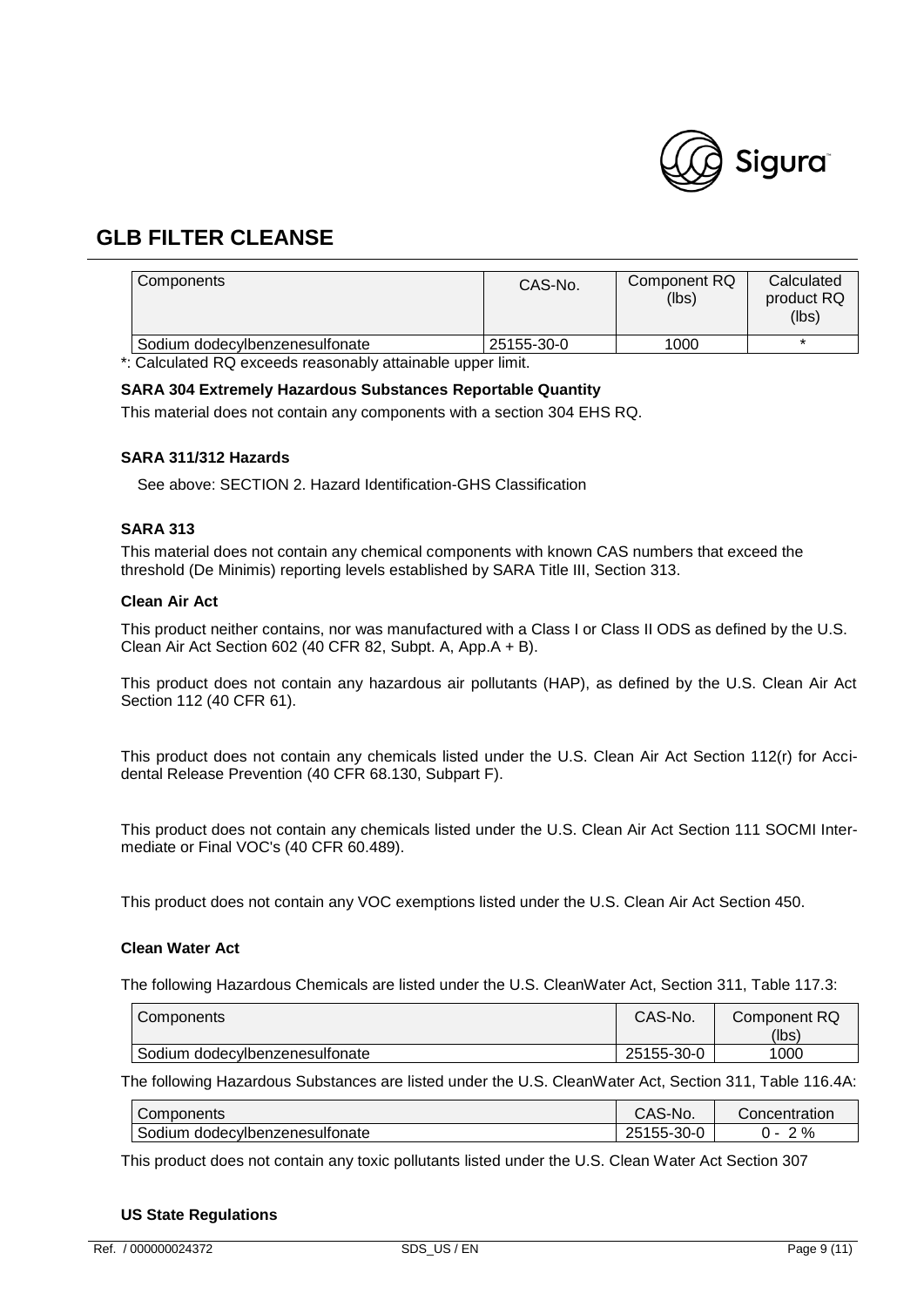

### **Massachusetts Right To Know**

| <b>Components</b>              | CAS-No.    |
|--------------------------------|------------|
| Sodium sulphate                | 7757-82-6  |
| Sodium dodecylbenzenesulfonate | 25155-30-0 |

#### **Pennsylvania Right To Know**

| Components              | CAS-No.   |
|-------------------------|-----------|
| Sodium hydrogensulphate | 7681-38-1 |
| Citric acid             | 77-92-9   |
| Sodium sulphate         | 7757-82-6 |

#### **New Jersey Right To Know**

| Components                     | CAS-No.    |
|--------------------------------|------------|
| Sodium hydrogensulphate        | 7681-38-1  |
| Citric acid                    | 77-92-9    |
| Sodium sulphate                | 7757-82-6  |
| Sodium dodecylbenzenesulfonate | 25155-30-0 |

#### **California Prop. 65**

This product does not contain any chemicals known to State of California to cause cancer, birth defects, or any other reproductive harm.

### **Canadian lists**

#### **NPRI**

Canadian National Pollutant Release Inventory (NPRI): No component is listed on NPRI.

### **The components of this product are reported in the following inventories:**

TSCA **:** The components of this product are listed on the TSCA Inventory of Existing Chemical Substances.

### **SECTION 16. OTHER INFORMATION**

### **Full text of other abbreviations**

AICS - Australian Inventory of Chemical Substances; ASTM - American Society for the Testing of Materials; bw - Body weight; CERCLA - Comprehensive Environmental Response, Compensation, and Liability Act; CMR - Carcinogen, Mutagen or Reproductive Toxicant; DIN - Standard of the German Institute for Standardisation; DOT - Department of Transportation; DSL - Domestic Substances List (Canada); ECx - Concentration associated with x% response; EHS - Extremely Hazardous Substance; ELx - Loading rate associated with x% response; EmS - Emergency Schedule; ENCS - Existing and New Chemical Substances (Japan); ErCx - Concentration associated with x% growth rate response; ERG - Emergency Response Guide; GHS - Globally Harmonized System; GLP - Good Laboratory Practice; HMIS - Hazardous Materials